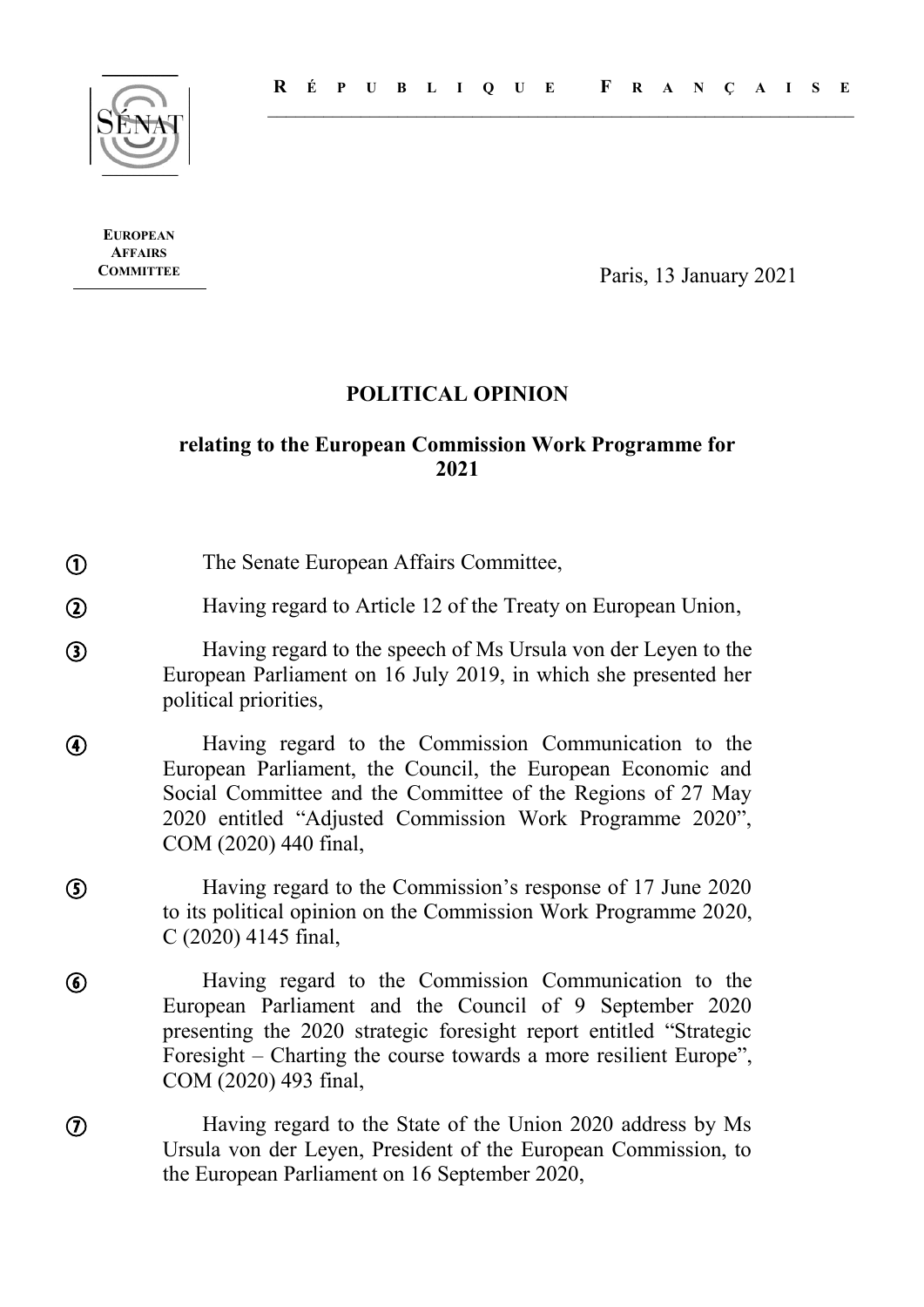Having regard to the Commission Communication to the European Parliament, the Council, the European Economic and Social Committee and the Committee of the Regions of 19 October 2020 setting out the Commission's work programme for 2021, "A Union of Vitality in a World of Fragility", COM (2020) 690 final,

Welcomes the European Commission's work programme for 2021; insists on the need for regular reporting on its progress, with the aim of achieving rapid and tangible results for European citizens;

Considers that this work programme must be implemented in accordance with the principle of subsidiarity, which cannot be presumed solely on the grounds of deepening the internal market, and in accordance with the arrangements set out in the Senate's European Resolution No. 106 (2016-2017) of 17 March 2017 on the simplification of European law;

Endorses the strategic foresight approach initiated by the Commission, which is intended to inform European Union policymaking; requests that this exercise, including the definition of the resilience dashboards, also involve national parliaments; considers that the results of the strategic foresight must be taken into account in the work of the Conference on the Future of Europe;

#### *On the Green Pact for Europe*

 $\mathcal{L}_{\mathcal{A}}$ 

 $\mathcal{L}_{\mathcal{A}}$ 

 $\circledcirc$ 

 $\mathcal{L}_{\mathcal{A}}$ 

⑩

 $\overline{\phantom{a}}$ 

 $\mathbf{\widehat{H}}$ 

 $\overline{\phantom{a}}$ 

 $\overline{\phantom{a}}$ 

Supports the setting of an objective for the European Union of carbon neutrality by 2050, which demonstrates a high level of ambition in the fight against climate change consistent with the objectives of the Paris Climate Agreement; emphasises the scale of the investment required to achieve the objective of carbon neutrality by 2050 and the need to support certain regions and sectors facing major conversion challenges; emphasises the need for the European Union not to forego any technology enabling it to achieve this ambitious objective; welcomes the fact that the observations made by the Senate in its reasoned opinion of 22 May 2020 on European climate law have been taken into account;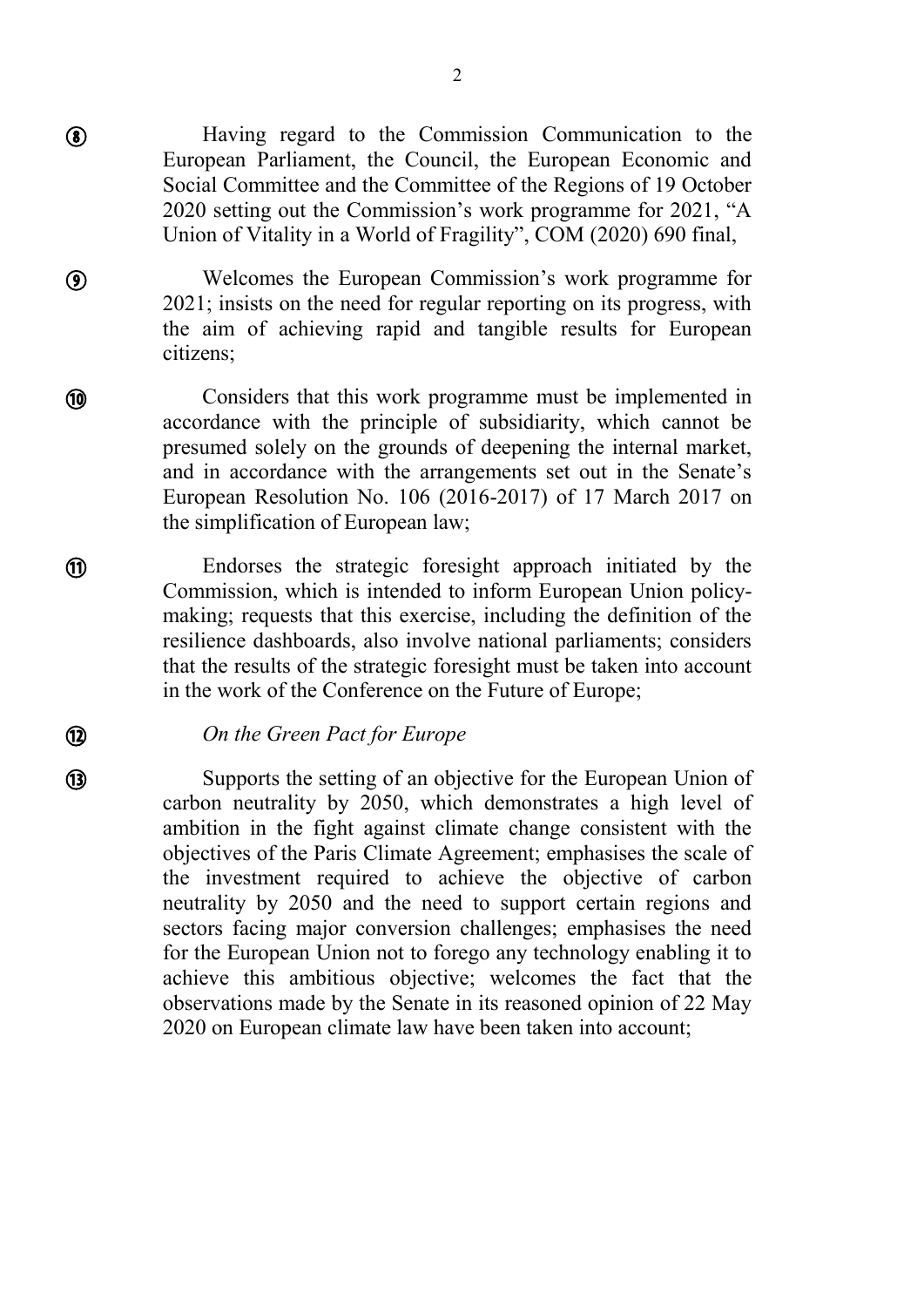Notes that the Commission work programme includes an important "Adjustment to the 55% Target" package to bring the relevant climate and energy legislation into line with the Commission's recently proposed objective of reducing greenhouse gas emissions by at least 55% by 2030 compared with 1990 levels; emphasises in this respect, and in line with the planned introduction of new own resources, the importance of properly revising the European Union Emissions Trading Scheme (EU ETS) and introducing a carbon adjustment mechanism at the borders, which is a necessary condition in order to prevent the risk of carbon leakage, ensure fairness in international trade relations and reconcile the fight against climate change, sustainable development, economic development and social inclusion; encourages the Commission to monitor the quality of the impact assessments that will accompany the various legislative initiatives in this "package", particularly in view of their consequences on the public policies of Member States;

Calls for the publication of the impact studies carried out to inform the development of the "Biodiversity" and "From Farm to Fork" strategies, especially since these strategies appear to modify the Commission's assessment of the proposed reform of the Common Agricultural Policy (CAP) 2021/2027, as first suggested by the Commission itself in June 2018; expresses the particular hope that the estimated reduction in agricultural production in the European Union by 2030 caused by these two strategies will be made public;

Expresses hope that the work programme will be supplemented by CAP initiatives to abolish the prohibition of price fixing clauses, laid down in Regulation (EU) No. 1308/2013 establishing a common organisation of the markets in agricultural products, so that European farmers will be able to charge common transfer prices, as has long been the case for American farmers, to give agricultural producers the possibility of agreeing on minimum prices through collective bargaining and of considering the "fair price" not only as the lowest possible price for the consumer, but as a reasonable price, that provides fair remuneration for each link in the food value chain; requests firm support measures for agricultural sectors in difficulty, including the sugar, wine and livestock sectors; calls for the outermost regions (ORs) and overseas countries and territories (OCTs) to be taken into account in the implementation and funding of European policies, in a way

 $\mathcal{L}_{\mathcal{A}}$ 

 $\overline{a}$ 

**B** 

 $\mathcal{L}_{\mathcal{A}}$ 

6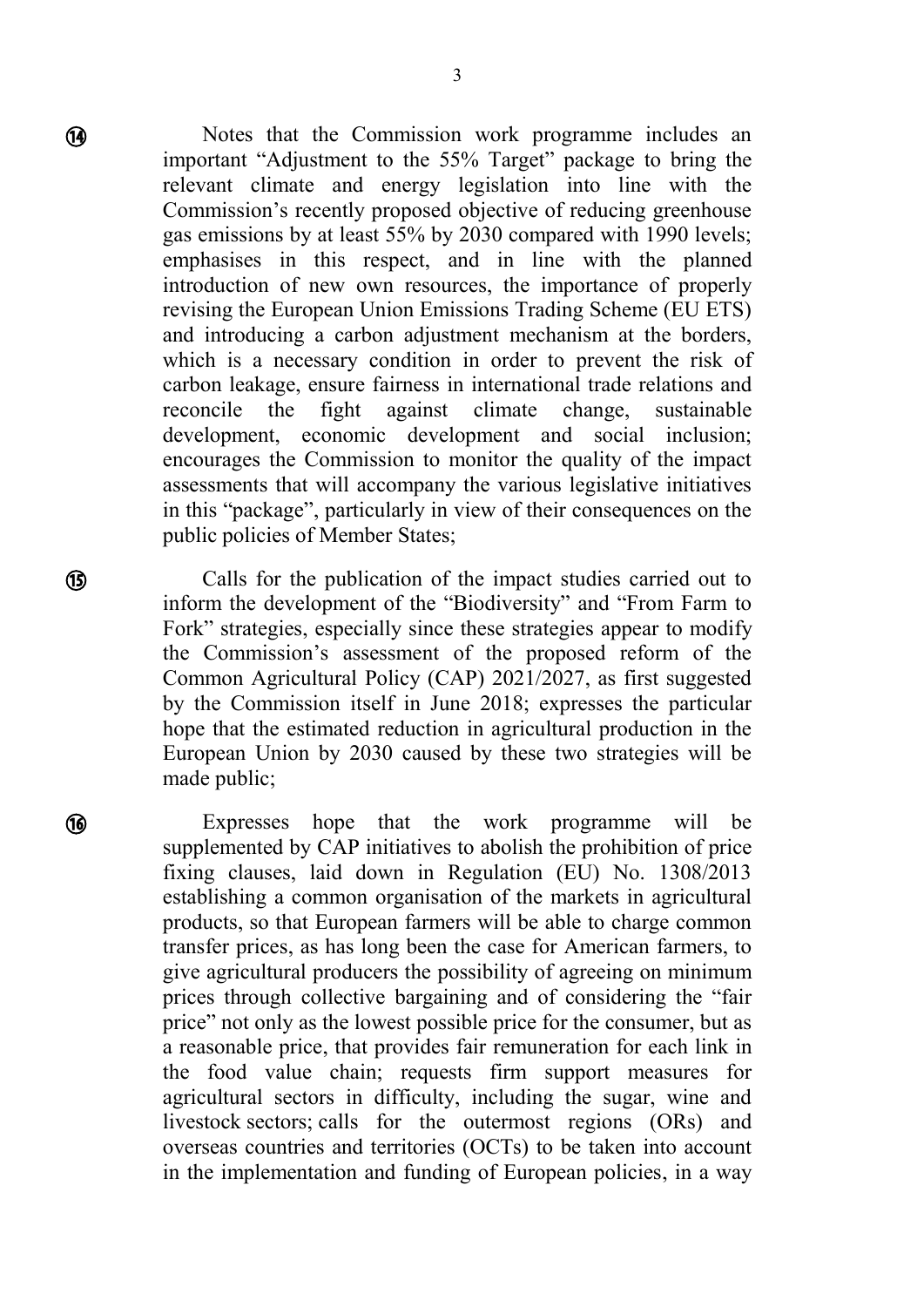that properly takes into account their spectificities and the challenges they have to face; emphasises the need to continue funding the Programme of Options Specifically Relating to Remoteness and Insularity (POSEI), which is essential for supporting agriculture in the ORs;

#### *On a Europe fit for the digital age*

 $\overline{\phantom{a}}$ 

 $\mathcal{D}$ 

 $\overline{a}$ 

 $\mathcal{L}_{\mathcal{L}}$ 

**19** 

 $\mathcal{L}_{\mathcal{L}}$ 

**20** 

 $\overline{\phantom{a}}$ 

Welcomes the European Union's awareness of the importance of the challenges of digital sovereignty and the urgent need for action;

Welcomes the confirmation of the publication, in 2021, of the second act of the legislative corpus aimed at creating a European space for non-personal data; emphasises that this legislative framework must effectively ensure compliance with European data protection standards by all actors, European or otherwise, likely to host and/or process such data, irrespective of their location; requests that providers of IT services to both individuals and businesses be required to ensure full transparency as to where the data entrusted to them are stored and processed, the purposes of such processing and the legislation to which they are subject; calls for a differentiated approach based on the degree of sensitivity of the data in question, taking into account the nature of the data and the risks involved; calls in this respect for increased vigilance with regard to the establishment of a European health data space and with regard to the data, whether personal or not, required by the Member States and the European institutions to exercise their sovereign powers; emphasises the need to take a coordinated approach at European level to consideration of the scope of strategic data;

Emphasises the need, while maintaining the greatest possible openness towards non-European actors, to protect users of the European cloud from any exposure to legislation or practices that allow abusive access to their data; calls for particular attention to be paid to data interoperability and portability to avoid lock-in effects in the cloud, drive innovation, strengthen competition and create opportunities for new actors to emerge;

Calls for the setting up an important project of common European interest (IPCEI) in the field of cloud computing;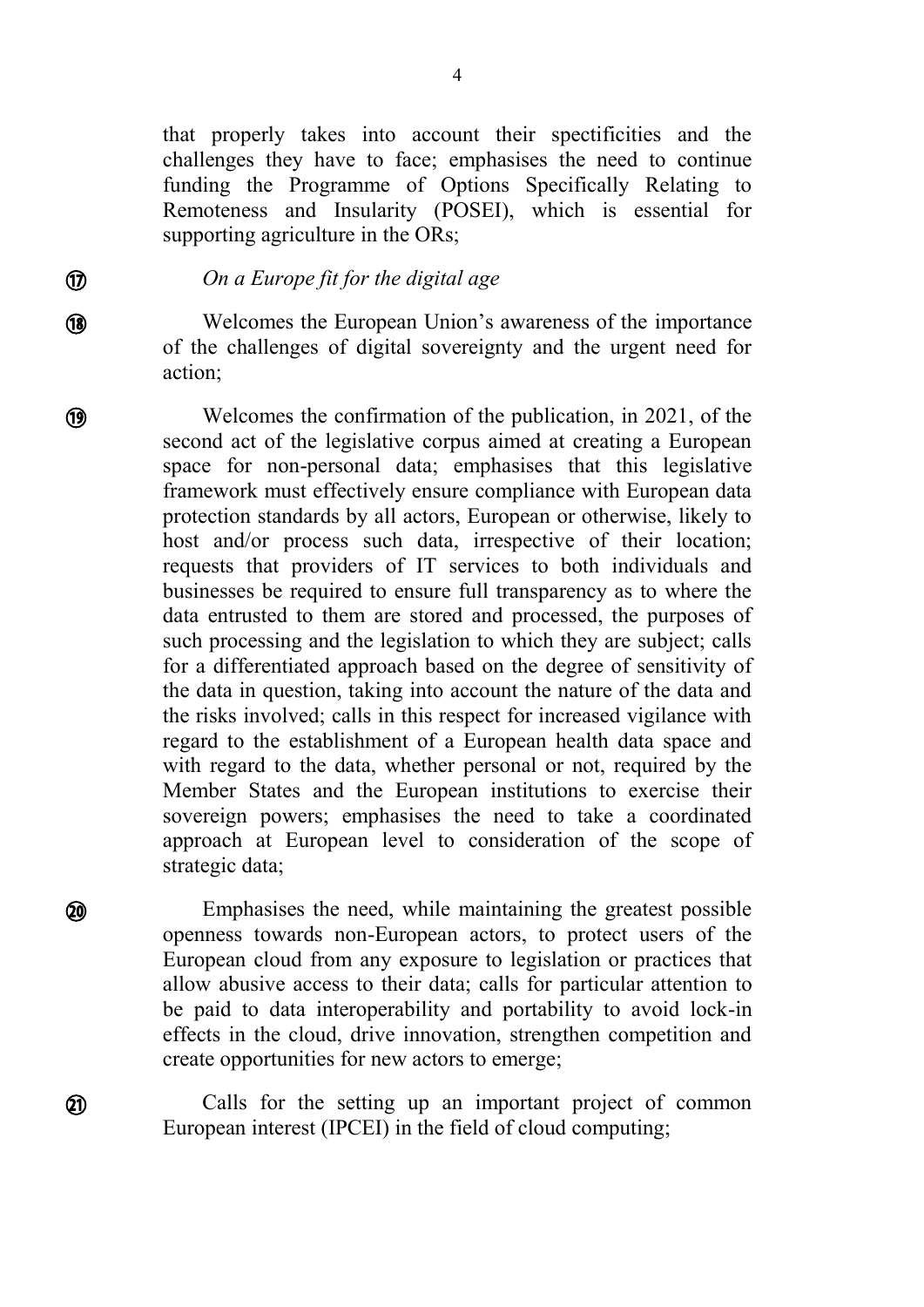Recommends, notably within the framework of the revision of the e-Commerce Directive, that the analysis of market power consider network effects and that the relationship between platforms – particularly those that are in a position to foreclose the market – and their users or competitors be rebalanced by an ex ante framework for the collection and use of data, so that corrective measures can be taken rapidly in the event of a breach of competition rules; considers that there is an urgent need to define the key concept of gatekeeping platforms on the basis of precise criteria and to identify the systemic nature of certain digital operators so that they can be closely monitored, including for monitoring acquisitions of small innovative companies with low turnover that do not meet the current notification thresholds, in order to ensure that the proposed transaction is not likely to reduce or even eliminate competition (killer acquisitions);

Calls for a strengthening of the European digital ecosystem and the introduction of a proactive industrial policy in this area; welcomes the fact that 20% of the funds provided under the European Recovery Plan currently being adopted are earmarked for the digitalisation of the economy; calls however for the utmost vigilance in selecting the beneficiaries of these funds so that priority can be given to supporting the development and growth of European companies that fully comply with European data protection regulations;

Calls for a rapid conclusion to the negotiations on establishing a European Cybersecurity Industrial, Technology and Research Competence Centre to help promote the development of a cybersecurity industry in Europe;

#### *On an economy that works for people*

Calls for the rapid implementation of the agreement reached on the multi-annual financial framework 2021-2027 and the NextGenerationEU recovery instrument to ensure that the measures needed to address the economic and social consequences of the health crisis are deployed as swiftly as possible and to increase the resilience of the European Union;

 $\mathcal{L}_{\mathcal{A}}$ 

 $\overline{\phantom{a}}$ 

 $\Omega$ 

 $\mathcal{L}_{\mathcal{A}}$ 

 $\frac{1}{2}$ 

**25)** 

 $\mathcal{L}_{\mathcal{A}}$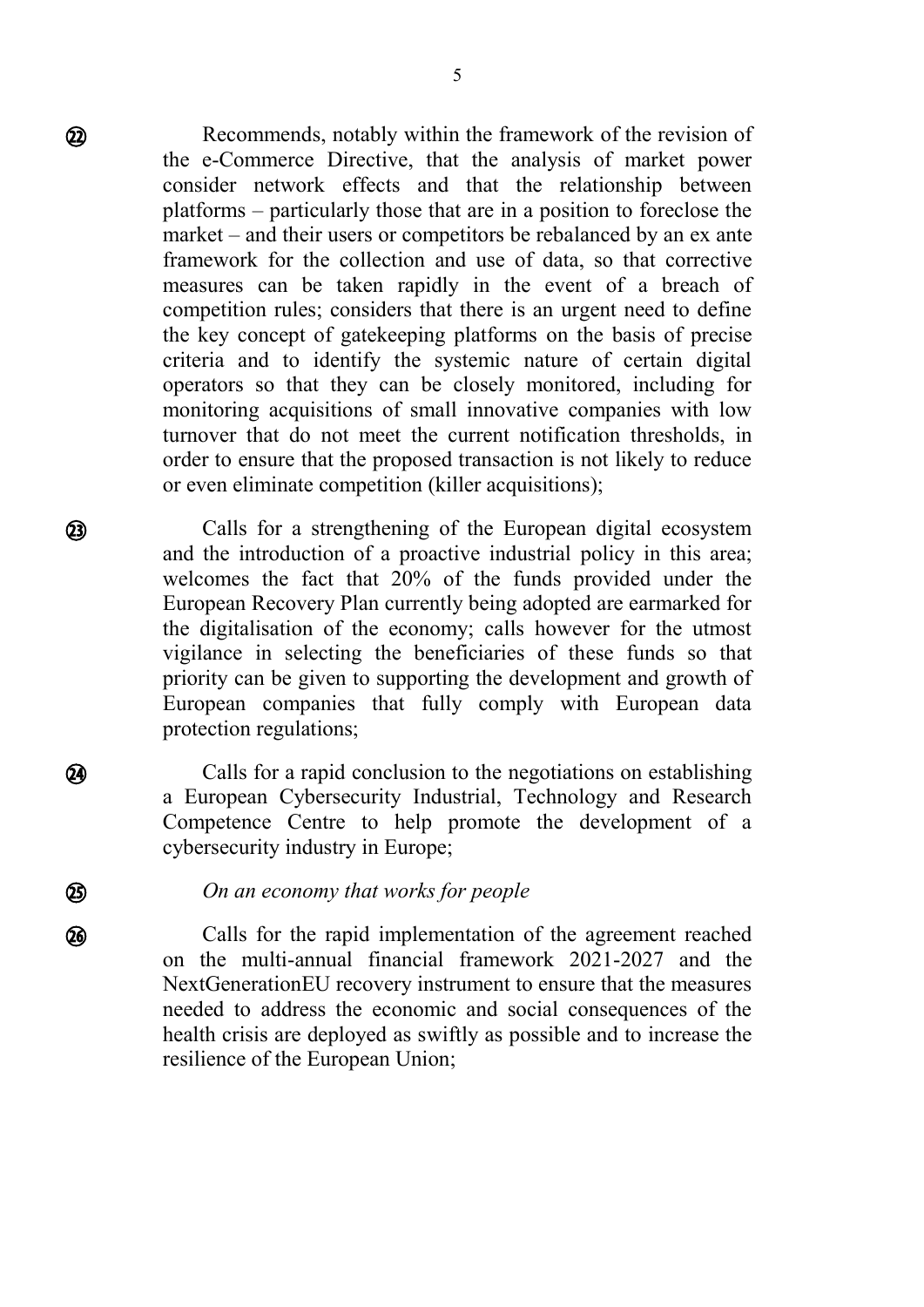Reiterates the need for national parliaments to ratify the Council decision on the own resources system; requests therefore that they be more involved in future discussions on the introduction of new own resources;

 $\mathcal{L}_{\mathcal{A}}$ 

 $\mathcal{L}_{\mathcal{L}}$ 

**28** 

 $\overline{a}$ 

**29** 

 $\mathcal{L}_{\mathcal{L}}$ 

௵

 $\mathcal{L}_{\mathcal{A}}$ 

**ග** 

Approves the extension in 2021 of the suspension of the Stability and Growth Pact and the easing of the rules on State aid, adopted to deal with the consequences of the Covid-19 pandemic;

Calls for concrete measures to be taken, in conjunction with social partners and citizens, to implement the European Pillar of Social Rights, which is intended to address the social consequences of the health crisis; considers that such measures must focus in particular on employment, professional qualifications and wage levels, as well as on the protection of vulnerable groups more affected by the crisis;

Takes note of the announcement of a fair economy package; requests that this package include measures to strengthen the fight against cross-border social fraud and to improve European cooperation in the fight against social benefit fraud; recommends in particular that the judicial authority of the host country of a posted worker be authorised to disregard an A1 certificate obtained in a manifestly irregular manner, that an assessment be made of the costs and benefits of a European social security number which, without replacing the national social security number, would allow faster interconnection of European social security systems, and real-time identification and verification of coverage, that a cooperation agreement be drawn up to organise the relationship between the European Labour Authority and the Administrative Commission for the Coordination of Social Security Systems, and that an annual quantitative assessment be made of cross-border social fraud at European level;

Calls for the significant reinforcement in the work programme of the measures to modernise European competition policy in such a way as to safeguard Europe's economic and industrial sovereignty; recommends that the Commission carry out systematic sectoral analyses of the state of competition; calls for the concept of "consumer welfare", on which European competition policy is based, to be clarified and for new aspects such as competitiveness, safeguarding employment, environmental protection, protection of personal data and strategic autonomy, particularly in health matters, to be incorporated into it;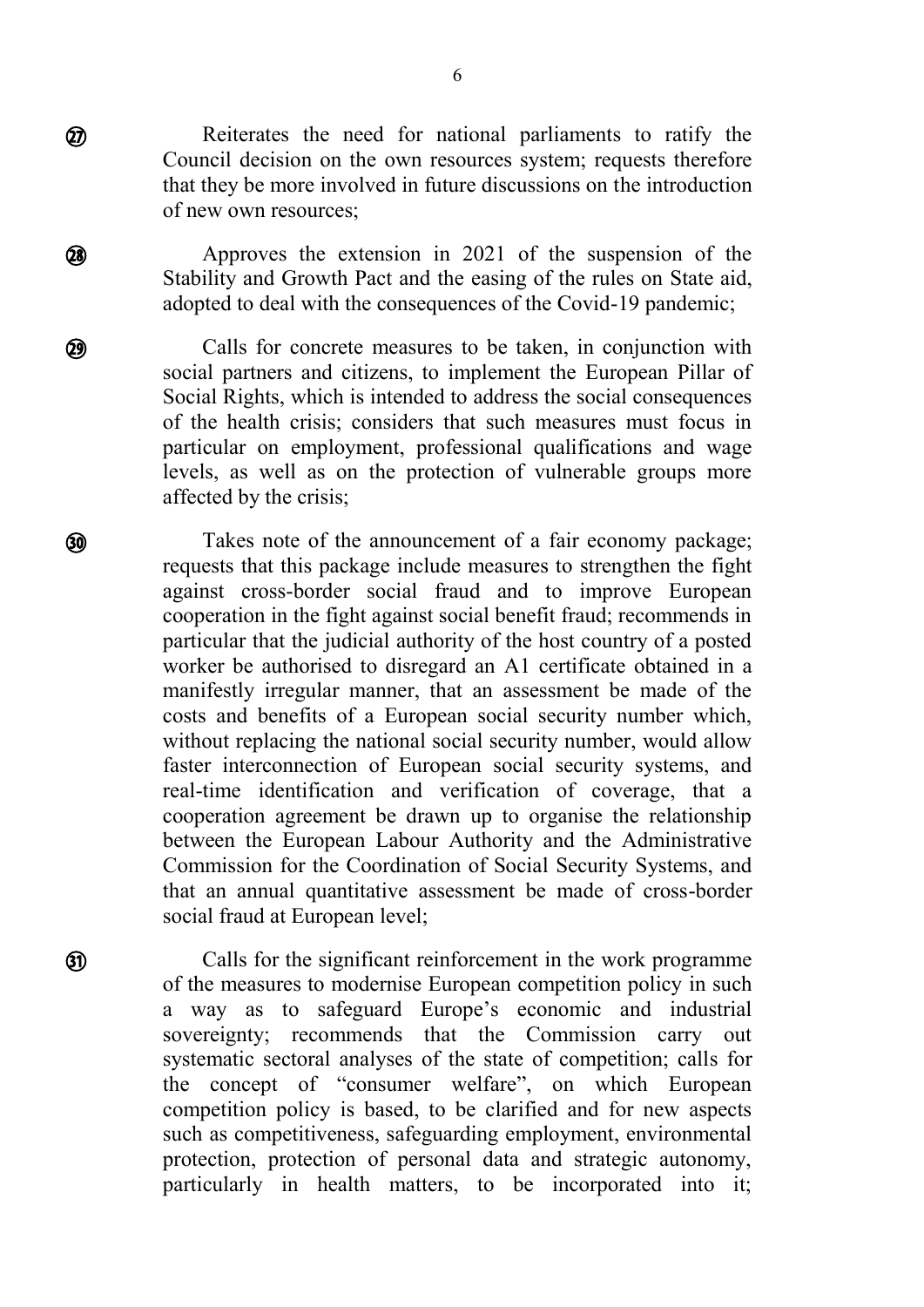recommends extending the time horizon to at least five years to take account of potential future competition; requests that the Commission update without delay its guidelines on the definition of the relevant market to take account of changes in economic reality; deems it necessary to increase flexibility in the application of European competition law; calls for a transparent ex post assessment of the Commission's competition decisions so that the appropriateness of the corrective measures can be analysed in relation to the objectives set for such measures and so that the Commission can gradually adapt its future decisions to the rapid changes in the markets; proposes to this end the creation of a European Observatory for the Evaluation of Competition Policy, an independent body responsible for collecting information on the state and development of competition in the various economic sectors;

Supports the proposals set out in the European Commission White Paper of 17 June 2020, which would permit it to prohibit acquisitions of European companies by companies receiving unfair advantage from foreign public subsidies, to impose remedies on companies such as remedial payments or structural or behavioural corrective measures where it has identified distortions of competition in a market linked to such subsidies, and to exclude from public procurement procedures any bidders benefiting from foreign subsidies that distort the competitive nature of the invitation to tender;

Expresses hope that the review of the common commercial policy initiated by the Commission, focused on the concept of "open strategic autonomy", will strengthen the asset that commercial policy represents for the European Union, which must be consistent with the Union's values and political priorities, by ensuring better protection of European interests against unfair practices and better monitoring of the implementation of international trade agreements; urges greater involvement in the process of international trade negotiations of national parliaments, which are called upon to ratify the provisions of "new-generation" agreements falling within the scope of shared competences between the Union and its Member States, as pointed out by the Court of Justice of the European Union in its "Singapore" opinion of 16 May 2017;

*On a stronger Europe in the world*

 $\overline{\phantom{a}}$ 

 $\Omega$ 

 $\mathcal{L}_{\mathcal{A}}$ 

 $\mathcal{L}_{\mathcal{A}}$ 

 $\mathbf{Q}$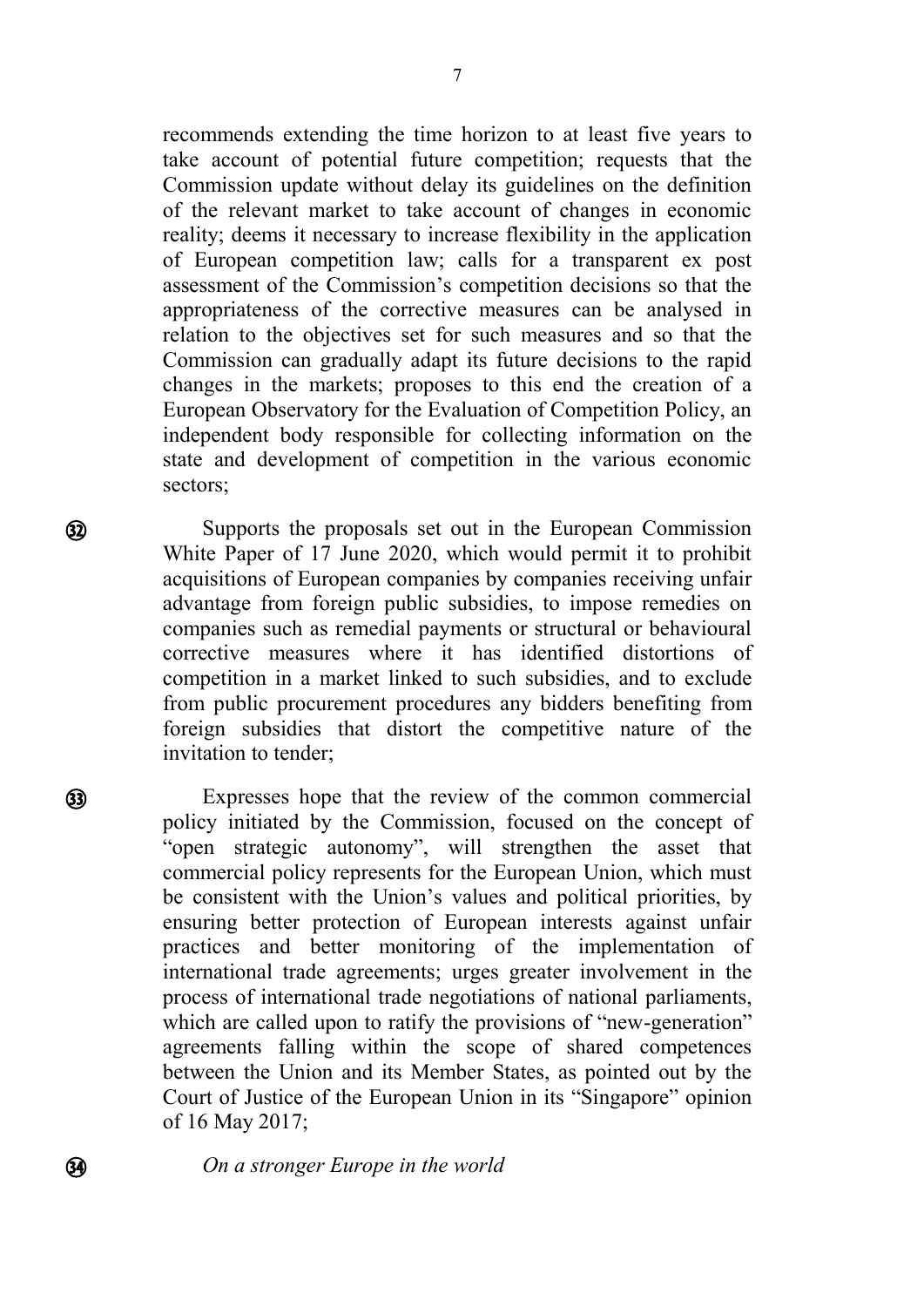Reiterates, in the interest of strengthening the European Union's contribution to rules-based multilateralism, that no provision of international law entitles a third country to intervene in determining the energy supply of one or more Member States; insists therefore on the need for the US authorities to refrain from imposing or threatening sanctions on any company involved in the construction or operation of any economic infrastructure on the territory of the European Union that complies with European Union law and the law of the Member States concerned; calls upon any third country to give priority to a negotiated solution if it considers that a project undertaken on the territory of the European Union could be detrimental to its interests and if necessary to refer the matter to an international court of law in the event of persistent disagreement; formally opposes the adoption, by any third country, of sanctions against a Member State or a company operating in the territory of a Member State in the absence of a prior decision by an international judicial body; expresses hope therefore that the European Commission will step up the action it has taken to date to put an end to any interference by a third country in any aspect of the policies pursued by the European Union or its Member States on their territory and thus ensure that the law is upheld, without ruling out adopting and implementing retaliatory sanctions if necessary;

Welcomes the effective establishment of the Permanent Structured Cooperation (PESCO) aimed at strengthening security and defence cooperation between Member States; recommends that, for this European defence dynamic to produce effective results, the performance of the European Union's planning process and the consistency of the actions of the various structures involved in this process be strengthened; supports the European Defence Fund's overall objective of strengthening the competitiveness, efficiency and innovative capacity of the European defence technological and industrial base throughout the Union, as these aspects contribute significantly to the Union's strategic autonomy and freedom of action, reducing its dependence on sources located in third countries and improving its security of supply; asserts the importance of European preference, which is the only way to promote genuine autonomy for the European defence technological and industrial base; considers it essential that the action plan on synergies between the civil, space and defence industries, announced by the Commission for the first quarter of 2021, further

 $\mathcal{L}_{\mathcal{A}}$ 

ை  $\sim$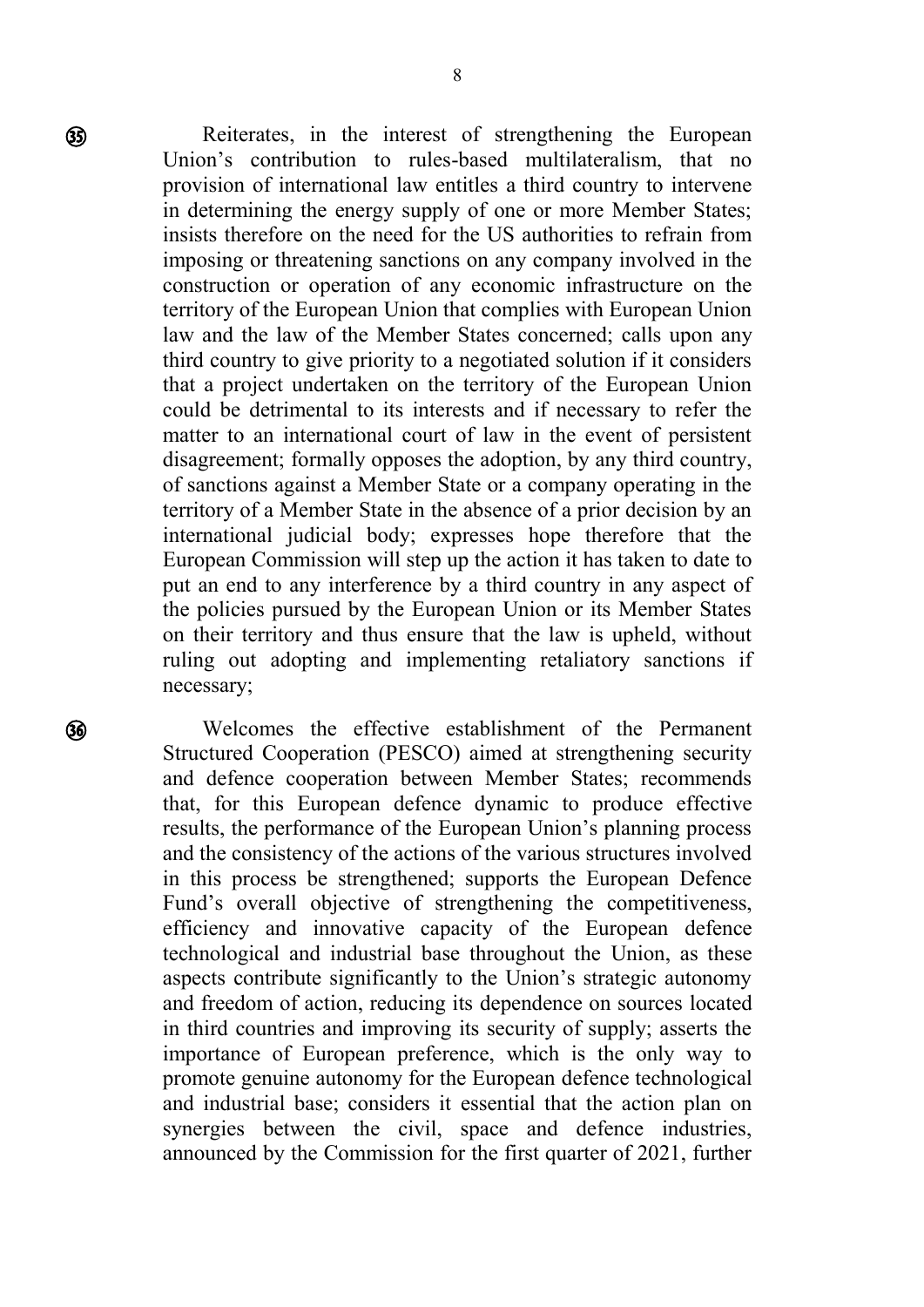strengthen the European defence technological and industrial base and reinforce European strategic autonomy;

Requests that the Commission's neighbourhood policy initiatives include measures relating to the fight against fraud, the protection of the European Union's financial interests and better control of funding allocated to third countries covered by the European Neighbourhood Policy; considers that the European Anti-Fraud Office, the European Public Prosecutor's Office and the European Court of Auditors have a major role to play in this respect;

 $\mathcal{L}$ 

இ

 $\mathcal{L}_{\mathcal{A}}$ 

 $\circledR$ 

 $\overline{\phantom{a}}$ 

 $(39)$ 

 $\frac{1}{2}$ 

40

 $\mathcal{L}_{\mathcal{A}}$ 

Reaffirms its strong commitment to maintaining the financial balances achieved for the allocation of the appropriations for the European Neighbourhood Policy, two thirds of which are earmarked for the southern shore of the Mediterranean and one third for the east of the continent; calls for increased vigilance with regard to persistent conflicts in Eastern Partnership States;

Takes note of the announcement that the European Union's Arctic strategy will be reviewed; expresses hope that this review will lead to a significant re-evaluation of this policy with a view to adapting it to the challenges of global warming, which in the Arctic is more than double that of the rest of the world, and to the growing geopolitical tensions in this region;

*On promoting our European way of life*

Insists that the work programme be supplemented by measures relating to health technology assessment; considers that this assessment mechanism must satisfy several conditions: practices guaranteeing the quality of assessments, the use by Member States of the common clinical assessments necessary for the assessment of a health technology, the opportunity for Member States to carry out an additional clinical assessment if they consider that certain objective and reliable studies have not been taken into account or that the studies taken into account have not been carried out under the conditions of transparency and independence prescribed, the fact that the results of the joint clinical assessments do not prejudge the outcome of the overall assessment made by a Member State, the definition in a regulation and not by means of implementing acts or delegated acts, of the guarantees relating to the quality,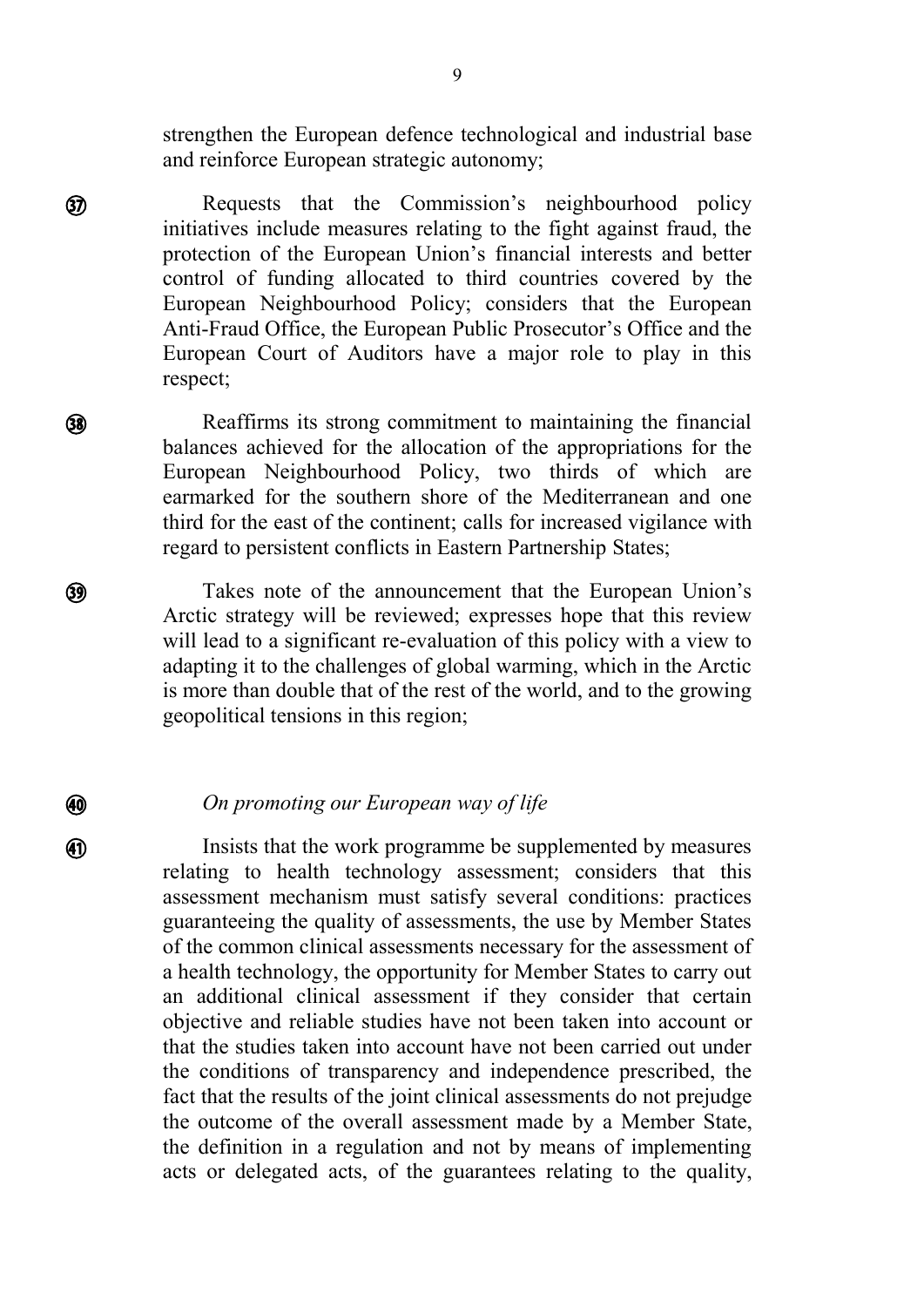transparency and independence of joint clinical assessments, conditions of transparency and independence to ensure the objectivity and interest in greater health security of joint scientific consultations for technologies under development, voluntary cooperation between Member States, and the identification of emerging health technologies at an early stage of their development where such technologies may have a major impact on patients' health, in particular in the event of a pandemic;

 $\mathcal{L}_{\mathcal{A}}$ 

 $\Omega$ 

 $\mathcal{L}_{\mathcal{L}}$ 

Calls for the establishment, as part of the monitoring of the European Education Area and the updated skills strategy set out in the work programme, of continuous, public, independent and transparent monitoring of compliance with the minimum training standards laid down in Directive 2005/36/EC on the recognition of professional qualifications for the training institutions listed in Annex V to that Directive; calls for the development of continuing training and re-certification programmes for all health professionals; requests that mastery of the language of the host country be a prerequisite for any recognition of qualifications; calls for greater harmonisation of the authorisations of the professional acts whose practice is allowed for each profession, and greater alignment between national specialities and those mentioned in Annex V to the Directive; requests that the application of the proportionality check before adopting new professional regulations should not undermine patient safety or the quality of care; expresses hope that the European Professional Card will be able to provide clear information on the qualifications of the health professional applying to practise in another Member State, explicitly stating whether those qualifications have been recognised in the host Member State;

Welcomes the measures announced regarding the European Security Strategy; strongly supports in particular the fight against terrorism and the strengthening of police and judicial cooperation within the European Union; considers that these objectives require ambitious initiatives regarding the handling of cybercrime within the framework of judicial cooperation in criminal matters, the adoption of a European data retention regime to meet the operational needs of law enforcement and judicial authorities, the strengthening of Europol in the fight against cybercrime, enhanced operational cooperation between the European Union Agency for Cybersecurity (ENISA) and national law enforcement and judicial authorities with a view to a European certification framework for